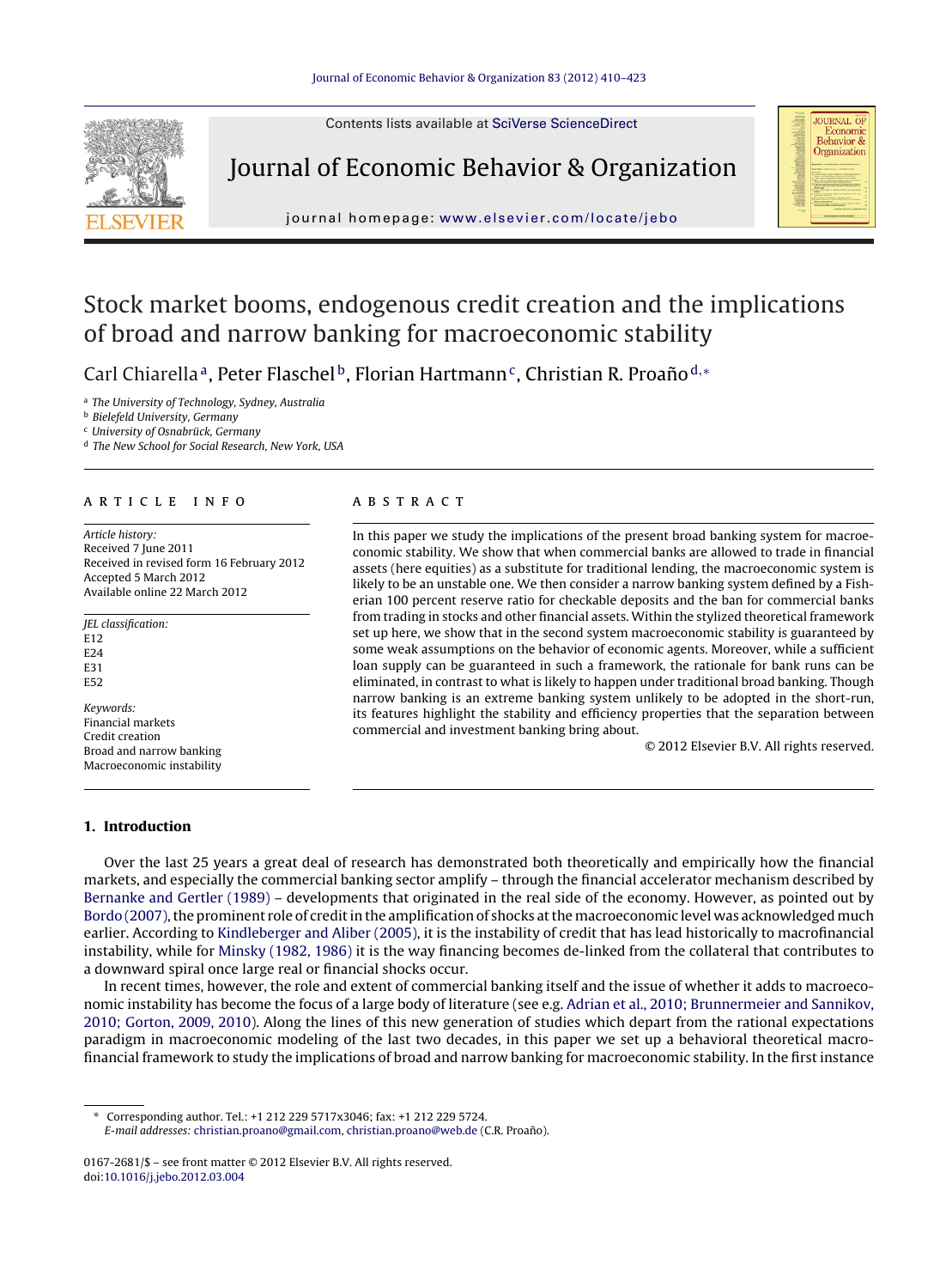we study a broad banking system characterized by the non-separation of commercial and investment banking (such a system was put in place by the partial repeal of the Glass-Steagall Act of 1933 and the Bank Holding Company Act of 1956 through the Gramm-Leach-Bliley Act of 1999).<sup>1</sup> In particular we focus on the destabilizing credit channel effect that comes into operation if commercial banks are strongly stock market oriented in their decision on new loan supplies.2

Thereafter we contrast such a system with a narrow banking system, characterized in turn by a Fisherian 100 percent reserve ratio for checkable deposits and the exclusion of trade in stocks and other assets for commercial banks.3 According to the narrow banking view, commercial banks should not be allowed to endogenously create (perfectly liquid) checkbook money out of the central bank money in their balance sheet, where they are therefore simply offering services in the form of depositary institutions, nor should they be allowed to purchase equities through ink stroke money (which would return to them in the form of checkable or time deposits through the circuit of money). If equities cannot be purchased by money creation of type M1 (or vice versa), commercial banks will not so easily engage in speculative behavior, because in such a system banks would no longer hold equities as bank capital. Equities prices would no longer be of importance for the conduct of banks' businesses and would thus be removed from the loan rate setting policy (see Section 2) of these narrowly defined banks. Furthermore, if the process of checkable money supply remains fully in the hands of the central bank (since it can set the reserve ratio on checkable deposits equal to 100 percent), the rationale for bank runs on checkable deposits would disappear, as the public would know that all checkable deposits in the hands of the commercial banks are backed up by reserves at the central bank. The primary role of the commercial banks – besides being depositary institutions – would then be confined to the active creation of sufficient time deposits through their loan rate and deposit rate setting via the circuit of money, possibly supported in addition by a money supply or withdrawal rule of the central bank in view of what happens in the interaction between the real and the financial markets (to be considered briefly later on). As we will show, such narrowly defined commercial banks (where all sorts of investment banking are excluded) are able to support macroeconomic stability and can be efficient in the satisfaction of the credit demand of firms, besides being safeguarded against banks runs.

The remainder of this paper is organized as follows: in the next section the general theoretical framework featuring a broad banking system is introduced by means ofthe discussion ofthe balance sheets and flow accounts ofthe different sectors of the economy. In [Section](#page--1-0) [3](#page--1-0) the stability properties of a broad banking macrofinancial system are discussed. Thereafter, in [Section](#page--1-0) [4](#page--1-0) the model is modified towards a narrow banking system and its stability properties are analyzed. Finally, [Section](#page--1-0) [5](#page--1-0) concludes.

### **2. The theoretical framework**

For the sake of expositional clarity we introduce the theoretical model by way of balance sheets and flow accounts for the four sectors of the economy considered here: firms, commercial banks, households and the central bank. Commercial banks create loans – if this is sufficiently profitable – by selling equities on the stock market to the household sector (and vice versa with respect to credit reduction). Moreover they can create new deposits by providing loans through what we shall call "ink stroke money", which they generate when loans reappear at first as checkable deposits in the household sector. This latter process of credit creation will however only concern us when the concept of a narrow banking system is introduced.

We denote in the following by  $\dot{x}$  the time derivative of a variable x, by  $\hat{x}$  the growth rate of x and by  $f$  the first derivative of a function  $f(\cdot)$ . We do not consider goods price inflation and normalize the corresponding price level at 1. The only variable price of the model is the share price  $p_e$ .

### 2.1. The entrepreneurial sector

Firms are assumed to produce an output good – which is assumed to have a constant price normalized to one – using labor N and capital K as input factors. In principle, firms can of course finance their investment in capital stock K through the issue of equities E, loans L, or by their period's profits  $\Pi_f$  (to be defined below). However, in the analysis of this paper we will abstract from the first external financing source (equity issuance), as well as from the feedback effects of the accumulation of assets E and  $K = I$  (investment). Accordingly, for notational simplicity we therefore assume that  $K = E$  holds. Further, since the Metzlerian inventory adjustment process is not incorporated into the present framework, inventories V are adjusted passively to the difference between aggregate demand and supply  $Y^d - Y = -V$ , the latter being in turn determined by a dynamic multiplier process to be discussed later. These variables are summarized in [Table](#page--1-0) 1.

 $^{\rm 1}$  The Glass-Steagall Act prohibited any one institution from acting as any combination of an investment bank, a commercial bank, and an insurance company. The Gramm-Leach-Bliley Act abolished this prohibition by allowing commercial banks, investment banks, securities firms, and insurance companies to consolidate.

<sup>&</sup>lt;sup>2</sup> Note we will see in our model that as banks go into capital assets they reduce the loan supply. One might argue that empirically one observes a co-movement of credit expansion and rising asset or equity prices. We will come back to this issue at the end of the paper.

 $3$  The return to the narrow banking idea, related to what [Fisher](#page--1-0) [\(1935\)](#page--1-0) proposed after the Great Depression in his book 100% Money, has recently been discussed again for example by [De](#page--1-0) [Grauwe](#page--1-0) [\(2008\)](#page--1-0) and [Kay](#page--1-0) [\(2011\).](#page--1-0) In the mainstream textbook literature, however, see for example [Freixas](#page--1-0) [and](#page--1-0) [Rochet](#page--1-0) [\(2008\),](#page--1-0) this idea lives at best a shadowy existence, though of course the topic of bank runs is definitely of importance in the mainstream literature (see [Rochet,](#page--1-0) [2008;](#page--1-0) [Sinn,](#page--1-0) [2009\).](#page--1-0)